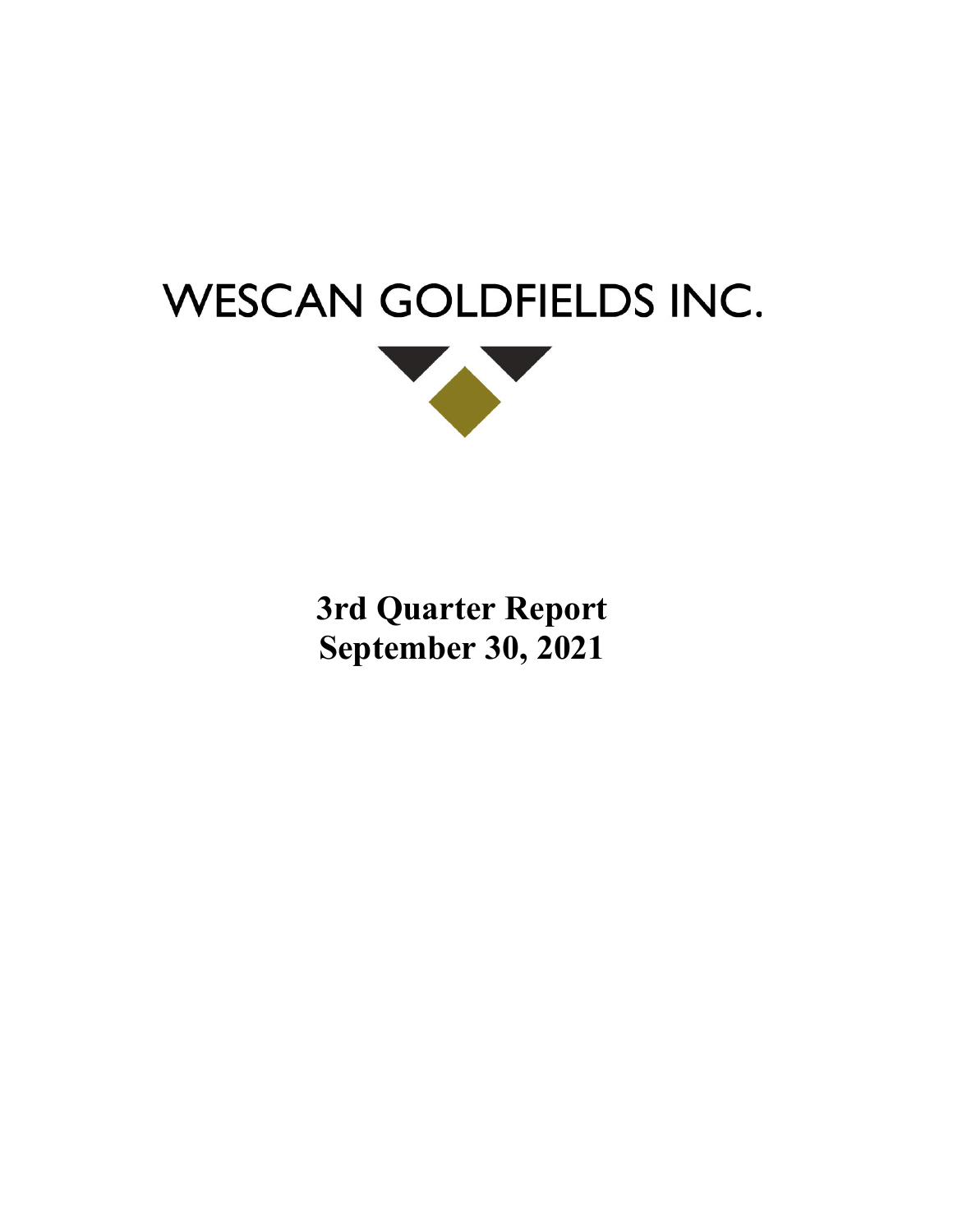## **MANAGEMENT'S DISCUSSION & ANALYSIS ("MD&A")**

The following discussion and analysis is prepared by Management as of November 25, 2021 and should be read in conjunction with the unaudited condensed interim consolidated financial statements for the quarter ended September 30, 2021 ("financial statements for the quarter ended September 30, 2021"), as well as the audited consolidated financial statements and annual MD&A for the year ended December 31, 2020 available on SEDAR at [www.sedar.com.](http://www.sedar.com/) Wescan Goldfields Inc. ("Wescan" or "the Company") prepared its financial statements for the period ended September 30, 2021 in accordance with International Accounting Standard ("IAS") 34 *Interim Financial Reporting* using accounting policies consistent with the International Financial Reporting Standards ("IFRS") issued by the International Accounting Standards Board ("IASB"). All currency amounts are quoted in Canadian Dollars, unless otherwise stated.

### **Overview**

Wescan is a growth oriented mineral exploration company based in Saskatchewan. Wescan is focused on the exploration of its current portfolio of gold properties and the acquisition of new exploration targets. The Company has previously focused exploration efforts on its northern Saskatchewan properties with known gold mineralization located in the La Ronge Gold Belt. No exploration programs were carried out during the nine months ended September 30, 2021. The Company will also continue to evaluate the potential for the acquisition of other mineral properties that fit the Company's strategic direction.

Due to the global COVID-19 pandemic, during 2020 the Government of Saskatchewan waived expenditure requirements for the current term and subsequent twelve months for active mineral claims and leases. As a result, the Company is not required to incur expenditures on certain of the Company's mineral properties during 2021 to keep certain claims in good standing.

# **Financial Highlights**

Selected financial information of the Company for the three and nine months ended September 30, 2021 and 2020 is summarized as follows:

|                           | <b>Three Months</b><br>Ended<br>September 30,<br>2021 | <b>Three Months</b><br>Ended<br>September 30,<br>2020 | <b>Nine Months</b><br>Ended<br>September 30,<br>2021 | <b>Nine Months</b><br>Ended<br>September 30,<br>2020 |  |  |
|---------------------------|-------------------------------------------------------|-------------------------------------------------------|------------------------------------------------------|------------------------------------------------------|--|--|
| Interest and other income |                                                       |                                                       |                                                      |                                                      |  |  |
| <b>Net loss</b>           | 10,237                                                | 7,268                                                 | 47,720                                               | 44.294                                               |  |  |
| Net loss per share (1)    | 0.00                                                  | 0.00                                                  | 0.00                                                 | 0.00                                                 |  |  |
| <b>Total assets</b>       | 10.278                                                | 74,091                                                | 10,278                                               | 74,091                                               |  |  |
| Working capital (deficit) | (3,092)                                               | 58,472                                                | (3,092)                                              | 58,472                                               |  |  |

**(1) Basic and diluted.**

### **Results of Operations**

For the quarter ended September 30, 2021 the Company recorded a net loss of \$10,237 (\$0.00 per share) compared to \$7,268 (\$0.00 per share) for the same period in 2020.

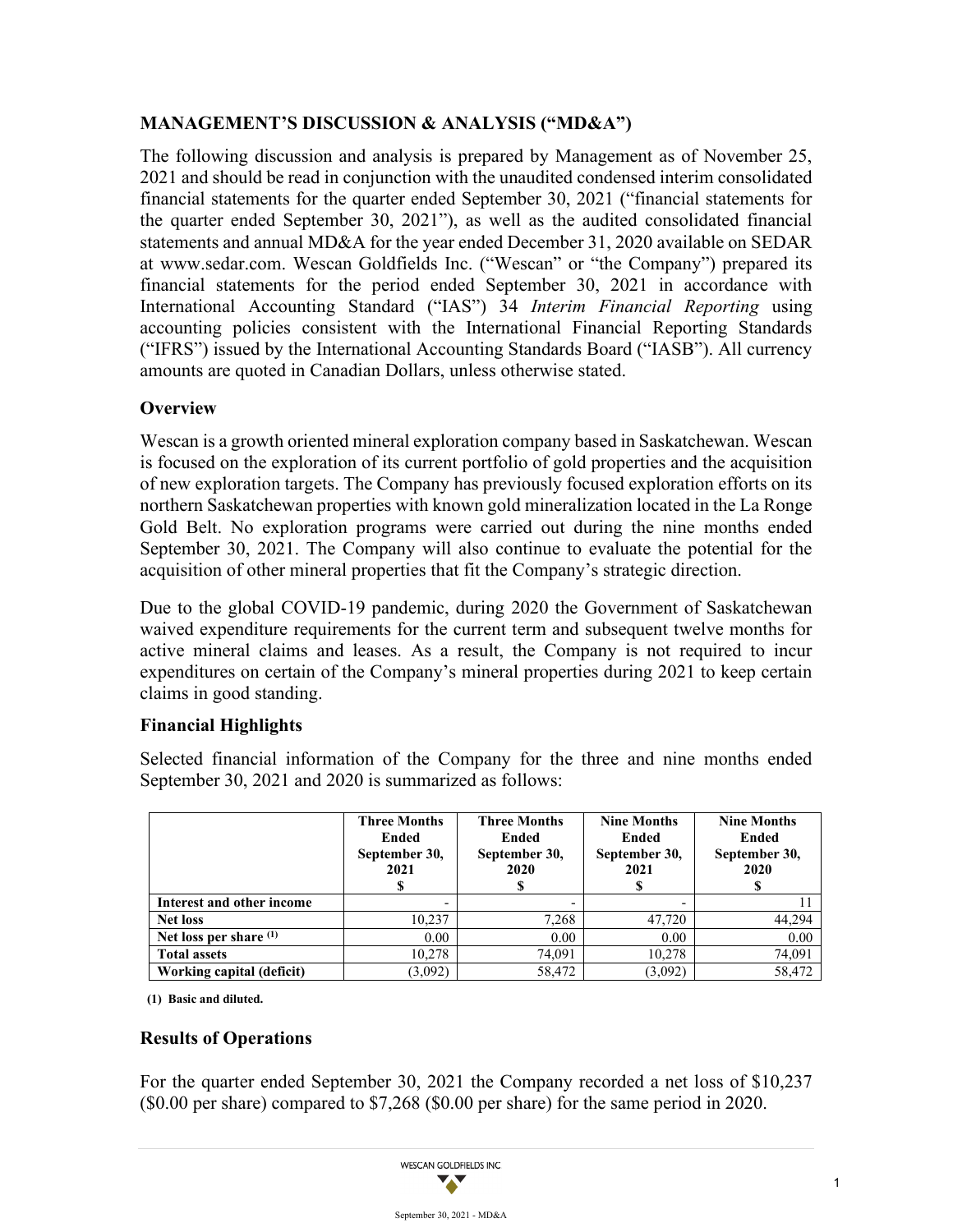### *Expenses*

Total operating expenses for the quarter ended September 30, 2021 were \$10,237 compared to \$7,268 for the same period of 2020. This increase of \$314 is primarily due to slightly higher expenditures incurred relating to regulatory requirements during the quarter ended September 30, 2021 compared to the same period in 2020.

Administration expenses incurred for the quarter ended September 30, 2021 were \$10,237 compared to \$7,268 for the same period in 2020. Costs in the administration category relate to amortization, office and equipment rent, regulatory requirements and other office related expenses.

During the quarters ended September 30, 2021 and 2020, the Company did not incur exploration and evaluation expenditures or corporate development costs.

### *Financing*

No financing activities occurred during the quarters ended September 30, 2021 and September 30, 2020.

### **Year to Date**

### *Results of Operations*

For the nine months ended September 30, 2021, the Company recorded a net loss of \$47,720 (\$0.00 per share) compared to a net loss of \$44,294 (\$0.00 per share) for the same period in 2020.

### *Expenses*

Total expenditures for the nine months ended September 30, 2021 were \$47,720 compared to \$44,305 for the same period of 2020. This increase of \$536 is primarily due to higher expenditures incurred relating to regulatory requirements during the nine months ended September 30, 2021 compared to the same period in 2020.

During the nine months ended September 30, 2021, the Company did not incur exploration and evaluation expenditures, compared to \$200 incurred during the same period in 2020.

Administration expense increased to \$47,720 for the nine months ended September 30, 2021 compared to \$43,569 for the same period in 2020. Costs in the administration category also relate to amortization, office and equipment rent, regulatory requirements and other office related expenses.

Corporate development costs decreased to \$0 for the nine months ended September 30, 2021 compared to \$536 for the same period of 2020.

### *Financing*

No financing activities occurred during the nine months ended September 30, 2021 and September 30, 2020.

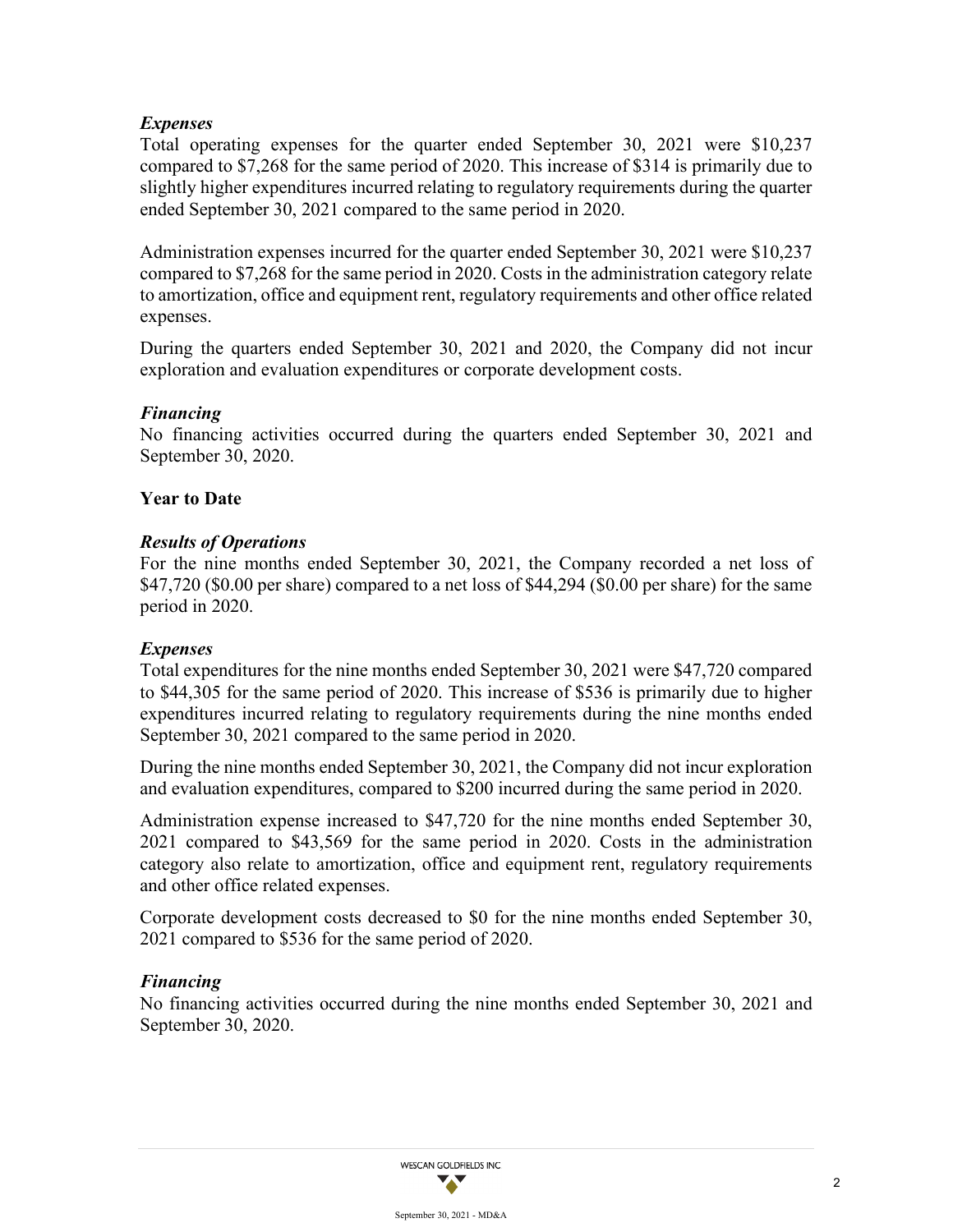### **Summary of Quarterly Results**

|                                       |            | 2021       |            |            | 2019       |            |            |            |
|---------------------------------------|------------|------------|------------|------------|------------|------------|------------|------------|
|                                       | Otr 3      | Otr 2      | Otr 1      | Otr 4      | Otr 3      | Otr 2      | Otr 1      | Otr 4      |
| Net income $(logs)^{(1)}(\$)$         | (10, 237)  | (20, 475)  | (17,008)   | (14,262)   | (7,268)    | (20, 161)  | (16, 865)  | (51, 973)  |
| Net income (loss) /<br>share $(2)(s)$ | (0.00)     | (0.00)     | (0.00)     | (0.00)     | 0.00       | (0.00)     | (0.00)     | (0.00)     |
| <b>Shares outstanding</b>             | 45,084,320 | 45,084,320 | 45,084,320 | 45,084,320 | 45,084,320 | 45,084,320 | 45,084,320 | 45,084,320 |

*(1) Net loss for the fourth quarter of 2019 was higher due to higher exploration and evaluation expenditures incurred. The remaining quarters reflect normal operations of the Company.*

*(2) Basic and diluted.* 

### **Related Party Transactions**

During the nine months ended September 30, 2021, Mr. Kenneth E. MacNeill (Chief Executive Officer), through his consulting company, waived his management fees. Total compensation paid to key management personnel, including amounts paid or payable to related parties owned by key management personnel, executive officers and directors, was \$0 (2020 - \$0).

### **Liquidity**

The Company currently has no ongoing source of revenue and, as such, is dependent upon the issuance of new equity to finance its ongoing obligations and to advance its exploration properties. Although the Company has been successful in the past in obtaining financing, there can be no assurance that the Company will be able to obtain adequate financing in the future or that the terms of such financing will be favorable. Failure to obtain additional financing could result in delay or indefinite postponement of further exploration and development of its projects with the possible loss of such properties.

As at September 30, 2021, the Company had a working capital deficit of \$3,092 compared to working capital of \$44,333 at December 31, 2020. Included in the working capital deficit at September 30, 2021 are payables and accrued liabilities of \$11,707 (December 31, 2020 - \$17,360).

Working capital as at September 30, 2021 is not sufficient to fund the minimum expenditures the Company must incur to sustain its operations through 2021 and beyond. As such, there is a material uncertainty that casts significant doubt about the Company's ability to continue as a going concern.

### **Capital Resources and Outstanding Share Data**

As at September 30, 2021 the Company had 45,084,320 shares outstanding and 4,190,000 options with a weighted average exercise price of \$0.06. As at November 25, 2021, the Company's issued and outstanding shares and outstanding options remain unchanged from September 30, 2021. During the quarter ended June 30, 2021, the Company extended the expiry date of an aggregate of 2,100,000 stock options (collectively, the "Options") issued during the month of May 2016 with exercise prices of \$0.05 per option share, to the date that is seven years from grant date of the Options (see News Release dated May 7, 2021).

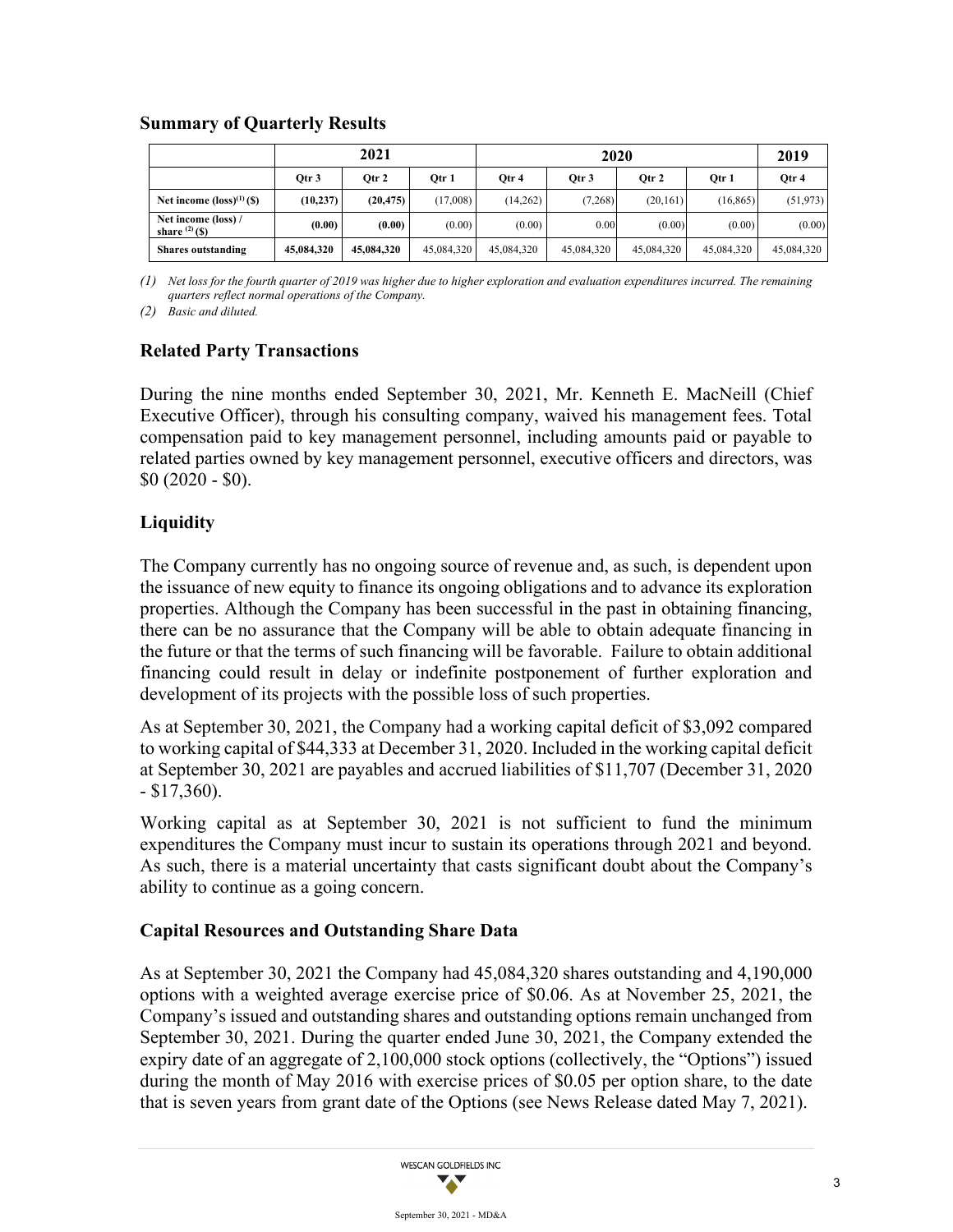### **Financial Instruments**

As at September 30, 2021, the fair value of all of the Company's financial instruments approximates their carrying value. Certain financial instruments are exposed to the following financial risks:

### *Credit risk*

Credit risk is the risk of an unexpected loss by the Company if a customer or third-party to a financial instrument fails to meet its contractual obligations. The Company's financial instruments that may have credit risk consist primarily of cash and cash equivalents and receivables. The Company's cash and cash equivalents are held by financial institutions with an A (low) credit rating. The Company may invest excess cash, if any, in guaranteed investment certificates until it is required. The Company's receivables are mainly comprised of GST receivable and therefore credit risk is minimal. The Company has gross credit exposure at September 30, 2021 relating to cash and cash equivalents and receivables of \$6,007 (December 31, 2020 - \$61,693).

### *Liquidity risk*

Liquidity risk is the risk that the Company will not be able to meet its financial obligations as they fall due. The Company's approach is to forecast future cash flows to ensure that it will have sufficient liquidity to meet its obligations when due.

As at September 30, 2021, the Company is committed to current liabilities of \$11,707 (December 31, 2020 - \$17,360) with a working capital deficiency of \$3,092 (December 31, 2020 – working capital of \$44,333). The Company has assessed that working capital may not be sufficient to fund the minimum expenditures the Company must incur to sustain its operations through 2021 and beyond.

Due to the global COVID-19 pandemic, the Government of Saskatchewan waived expenditure requirements for the current term and subsequent twelve months for active mineral claims and leases. As a result, as at September 30, 2021, all of the Company's mineral property claims are in good standing with no requirement to incur expenditures on the Company's mineral properties in 2021.

The further exploration, evaluation and/or development of exploration and evaluation properties in which the Company holds interests or which the Company acquires may depend upon the Company's ability to obtain financing through equity issues or other forms of financing. Although the Company has been successful in the past in obtaining financing, there can be no assurance that the Company will be able to obtain adequate financing in the future or that the terms of such financing will be favorable. Failure to obtain additional financing on a timely basis may cause the Company to postpone exploration plans, forfeit rights in its properties or reduce or terminate its operations.

### *Market risk*

Market risk is the risk that the fair value of a financial instrument will fluctuate because of changes in market prices. Market prices are comprised of four types: foreign currency risk, commodity price risk, interest rate risk and equity risk. The Company currently does not have significant exposure to any market risks.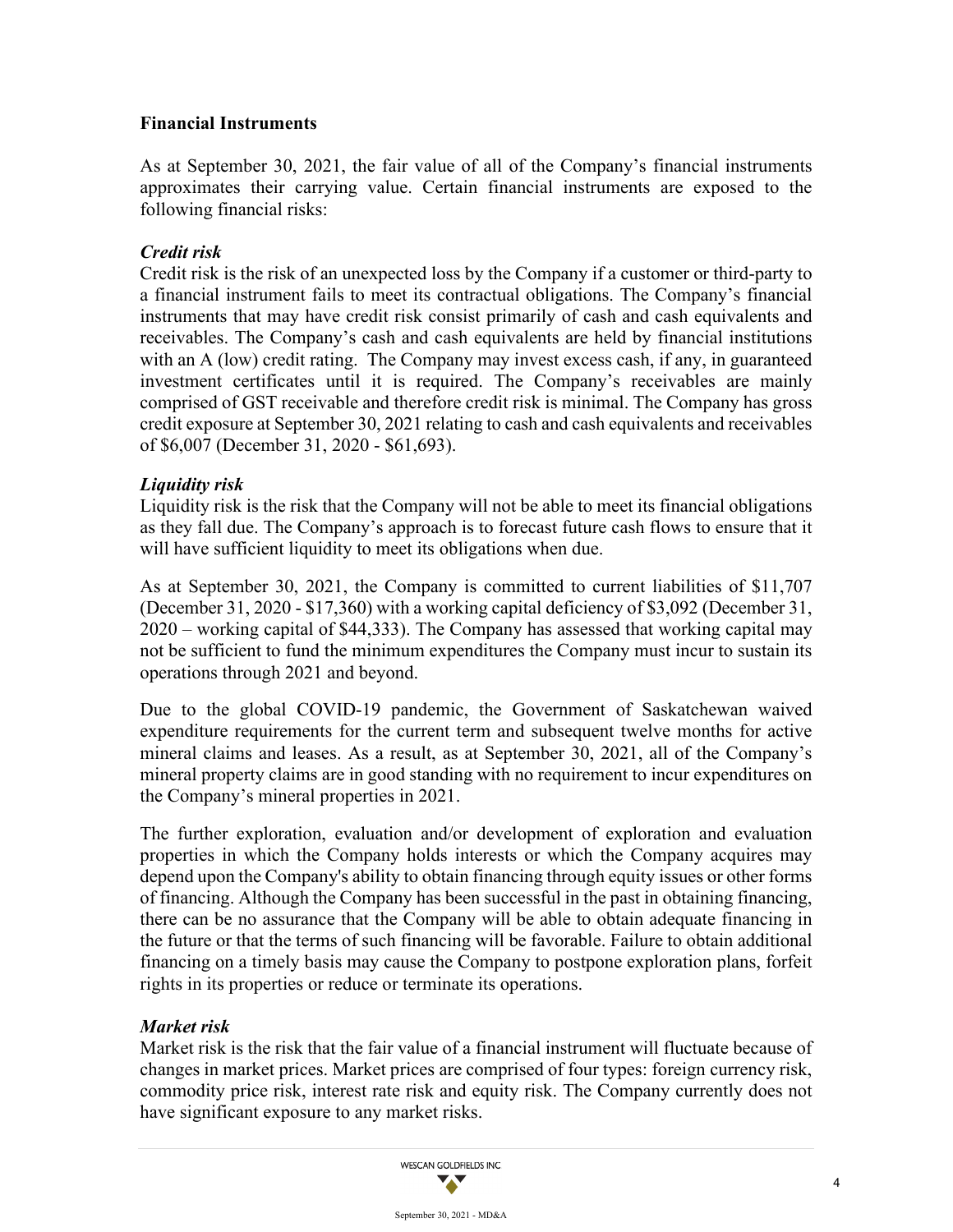### **Accounting Changes**

### *Future Accounting Changes*

At the date of authorization of the consolidated financial statements, the IASB has issued the following new Standard which is not yet effective for the relevant reporting periods.

### IAS 16 – Property, Plant and Equipment

On May 14, 2020, the IASB issued an amendment to IAS 16 Property, Plant and Equipment to prohibit deducting from the cost of an item of property, plant and equipment, any proceeds from selling items produced while bringing the asset to the location and condition necessary for it to be capable of operating in the manner intended by management. The proceeds from selling such items, and the cost of producing those items are to be recognized in profit and loss. The amendments are effective for annual periods beginning on or after January 1, 2022 with early adoption permitted. The amendment is to be applied retrospectively only to items of property, plant and equipment that are brought to the location and in a condition necessary for them to be capable of operating in the manner intended by management on or after the earliest period presented in the financial statements in the year in which the amendments are first applied. The Company is currently assessing the financial impact of the amendment and expects to apply the amendment at the effective date.

### IAS 37 – Provisions, Contingent Liabilities and Contingent Assets

On May 14, 2020, the IASB issued an amendment to IAS 37 Provisions, Contingent Liabilities and Contingent Assets to specify which costs an entity includes in determining the cost of fulfilling a contract for the purpose of assessing whether the contract is onerous. The amendment specifies that the cost of fulfilling a contract comprises the costs that relate directly to the contract. Costs that relate directly to the contract can either be incremental costs of fulfilling the contract or an allocation of other costs that relate directly to fulfilling contracts. The amendments are effective for contracts for which the Company has not yet fulfilled all its obligations on or after January 1, 2022 with early adoption permitted. The Company is currently assessing the financial impact of the amendment and expects to apply the amendment at the effective date.

There are no other IFRSs or IFRIC interpretations that have been issued and are not yet effective that are expected to have a material impact on the Company.

### **Outlook**

The Company has focused exploration efforts on its northern Saskatchewan properties with known gold mineralization located in the La Ronge Gold Belt. The Company is assessing future options for the Company's Jojay, Munro Lake and Jasper gold properties. The Company will also continue to evaluate the potential for the acquisition of other mineral properties that fit the Company's strategic direction.

### **Risks and Uncertainties**

The Company attempts to mitigate risks by identifying, assessing, reporting and managing risks of significance. The following are risks relating to the business of the Company. This information is only a summary of risks currently facing the Company based on its stage of

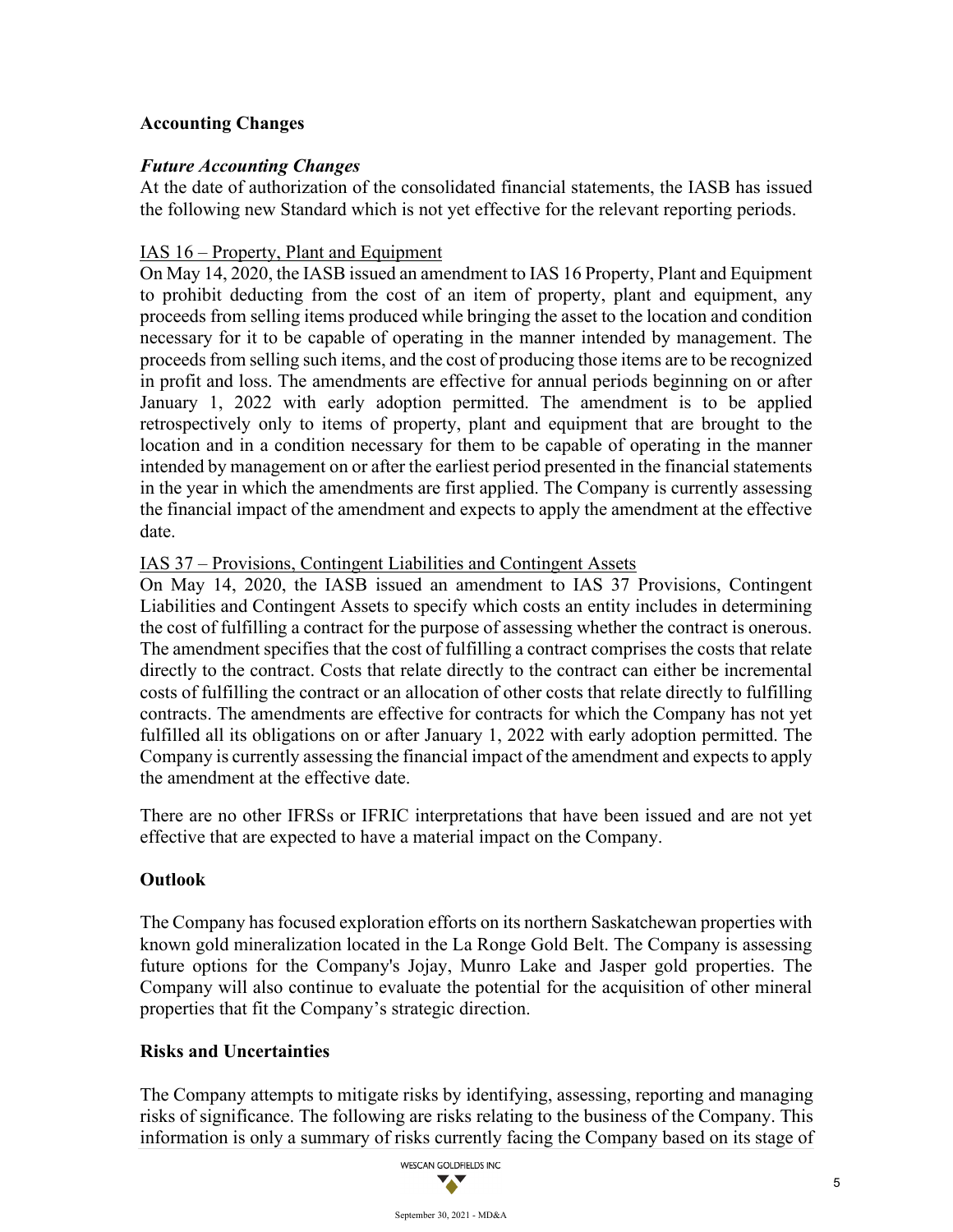development. Additional risks and uncertainties not presently known may also impact the Company's operations. Management's view on risks facing the Company will evolve as the Company's stage of development progresses.

The principal risks faced by the Company during the exploration stage involve: Wescan's ability to obtain financing to further the exploration and development of exploration and evaluation properties in which Wescan holds interests; obtaining the required permits from various federal, provincial and local governmental authorities; and the ultimate economic feasibility of any future development projects.

The further development and exploration of exploration and evaluation properties in which Wescan holds interests or which Wescan acquires may depend upon Wescan's ability to obtain financing through equity financing, debt financing or other means. The Company does not have sufficient funds to put any of its property interests into production from its own financial resources. There is no assurance that Wescan will be successful in obtaining required financing as and when needed. Failure to obtain additional financing on a timely basis may cause the Company to postpone development plans, forfeit rights in its properties or reduce or terminate its operations. Reduced liquidity or difficulty in obtaining future financing could have an adverse impact on Wescan's future cash flows, earnings, results of operations and financial condition. The relative prices of applicable commodities and future expectations for such prices have a significant impact on the market sentiment for investment in mining and exploration companies.

The future operations of the Company, including exploration activities and potential development of its properties, require permits from various federal, provincial and local governmental authorities. Failure to comply with applicable laws, regulations, and permitting requirements may result in enforcement actions thereunder, including orders issued by regulatory or judicial authorities causing operations to cease or be curtailed and may include corrective measures requiring capital expenditures, installation of additional equipment, or remedial actions. To the best of the Company's knowledge, it is operating in compliance with all applicable rules and regulations. The Company utilizes qualified individuals, service providers and external consultants and maintains communications with governmental authorities to ensure that the Company is in compliance with all applicable rules and regulations.

All of Wescan's exploration and evaluation property interests are currently in the exploration stage and are without a known body of commercial ore. The exploration, development and production of precious metals are capital-intensive, subject to the normal risks and capital expenditure requirements associated with mining operations. While the rewards can be substantial if commercial quantities of precious metals are found, there can be no assurance that Wescan's past or future exploration efforts will be successful, that any production therefrom will be obtained or continued, or that any such production which is attempted will be profitable. To ensure that exploration procedures are being performed effectively and those results are interpreted and reported in a proper manner, management ensures that qualified individuals, service providers and external consultants are utilized in the verification and quality assurance of analytical results.

A local epidemic or a major global pandemic (e.g. COVID-19) could have a material adverse impact on the Company's ability to operate due to worker absences, supply chain

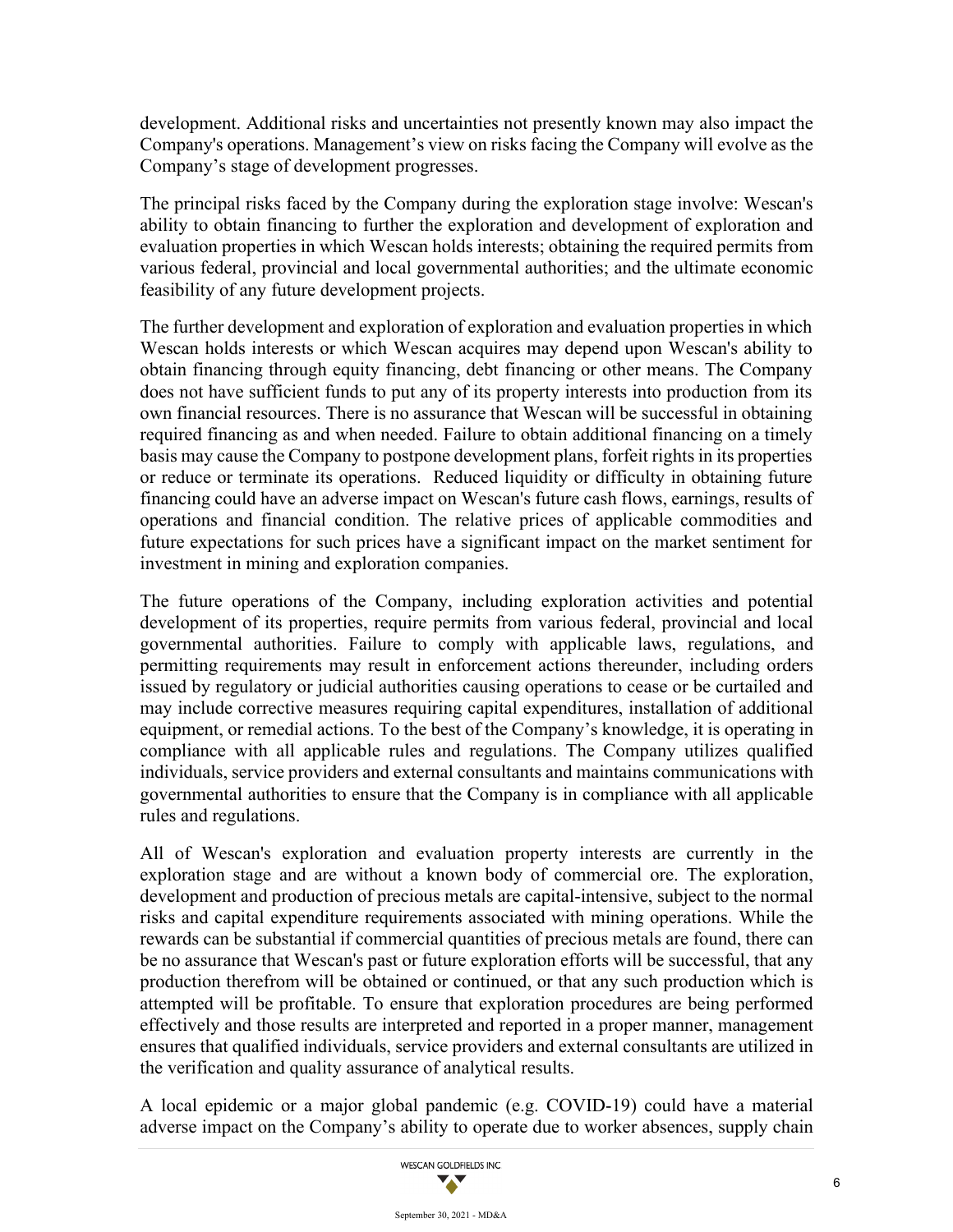disruptions, information technology system constraints, government interventions, market volatility and overall economic uncertainty. There can be no assurance that a local epidemic or a major global pandemic will not impact the Company's personnel and ultimately its operations. The Company's operations depend on uninterrupted supply of key consumables, equipment and components, which may be impacted by matters outside of the Company's control or ability to mitigate. These conditions may include global events such as the COVID-19 pandemic which may impact the Company's operations.

### **Technical Information**

All technical information in this report has been prepared under the supervision of Mark Shimell, P.Geo, Vice President of Exploration, Professional Geoscientist in the Province of Saskatchewan, and is the Company's "Qualified Person" under the definition of National Instrument 43-101.

### **Caution Regarding Forward-looking Information**

This MD&A contains forward-looking statements within the meaning of certain securities laws, including the "safe harbour" provisions of Canadian Securities legislation and the United States Private Securities Litigation Reform Act of 1995. The words "may," "could," "should," "would," "suspect," "outlook," "believe," "plan," "anticipate," "estimate," "expect," "intend," and words and expressions of similar import are intended to identify forward-looking statements, and, in particular, statements regarding Wescan's future operations, future exploration and development activities or other development plans contain forwardlooking statements. Forward-looking statements in this MD&A include, but are not limited to, the ability to raise funds to meet commitments and pursue exploration activities, the use of such funds, future plans for the Jojay, Jasper and Munro Lake properties and the acquisition and exploration of additional properties.

These forward-looking statements are based on Wescan's current beliefs as well as assumptions made by and information currently available to it and involve inherent risks and uncertainties, both general and specific. Risks exist that forward-looking statements will not be achieved due to a number of factors including, but not limited to, developments in world gold markets, risks relating to fluctuations in the Canadian dollar and other currencies relative to the US dollar, changes in exploration, development or mining plans due to exploration results and changing budget priorities of Wescan, the effects of competition in the markets in which Wescan operates, impact to the markets in which Wescan operates and to the Company's activities due to the continued spread of COVID-19, the impact of changes in the laws and regulations regulating mining exploration and development, judicial or regulatory judgments and legal proceedings and operational risks and the additional risks described in Wescan's most recently filed annual and interim MD&A, news releases and technical reports. Wescan's anticipation of and success in managing the foregoing risks could cause actual results to differ materially from what is anticipated in such forward-looking statements.

Although management considers the assumptions contained in forward-looking statements to be reasonable based on information currently available to it, those assumptions may prove to be incorrect. When making decisions with respect to Wescan, investors and others should not place undue reliance on these statements and should carefully consider the foregoing factors and other uncertainties and potential events. Unless required by applicable securities law, Wescan does not undertake to update any forward-looking statement that may be made.

Further information relating to the Company has been filed on SEDAR and may be viewed at [www.sedar.com.](http://www.sedar.com/)

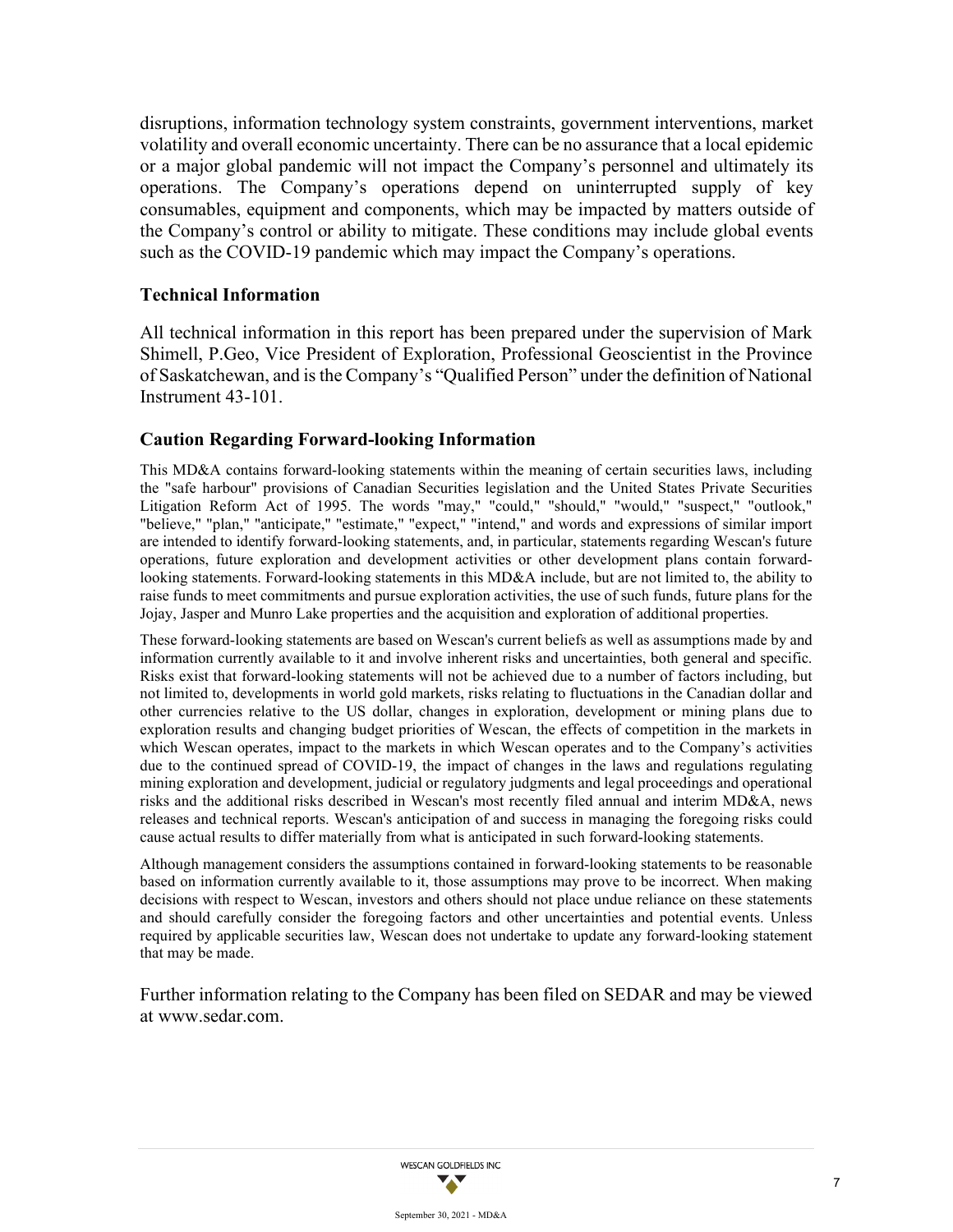#### **WESCAN GOLDFIELDS INC. Unaudited Condensed Interim Consolidated Financial Statements**

**For the three and nine months ended September 30, 2021**

### **Notice to Reader**

Management has compiled the unaudited condensed interim consolidated financial statements of Wescan Goldfields Inc. for the three and nine months ended September 30, 2021 (along with the comparative interim periods in 2020). The Company's external auditors have not reviewed these statements.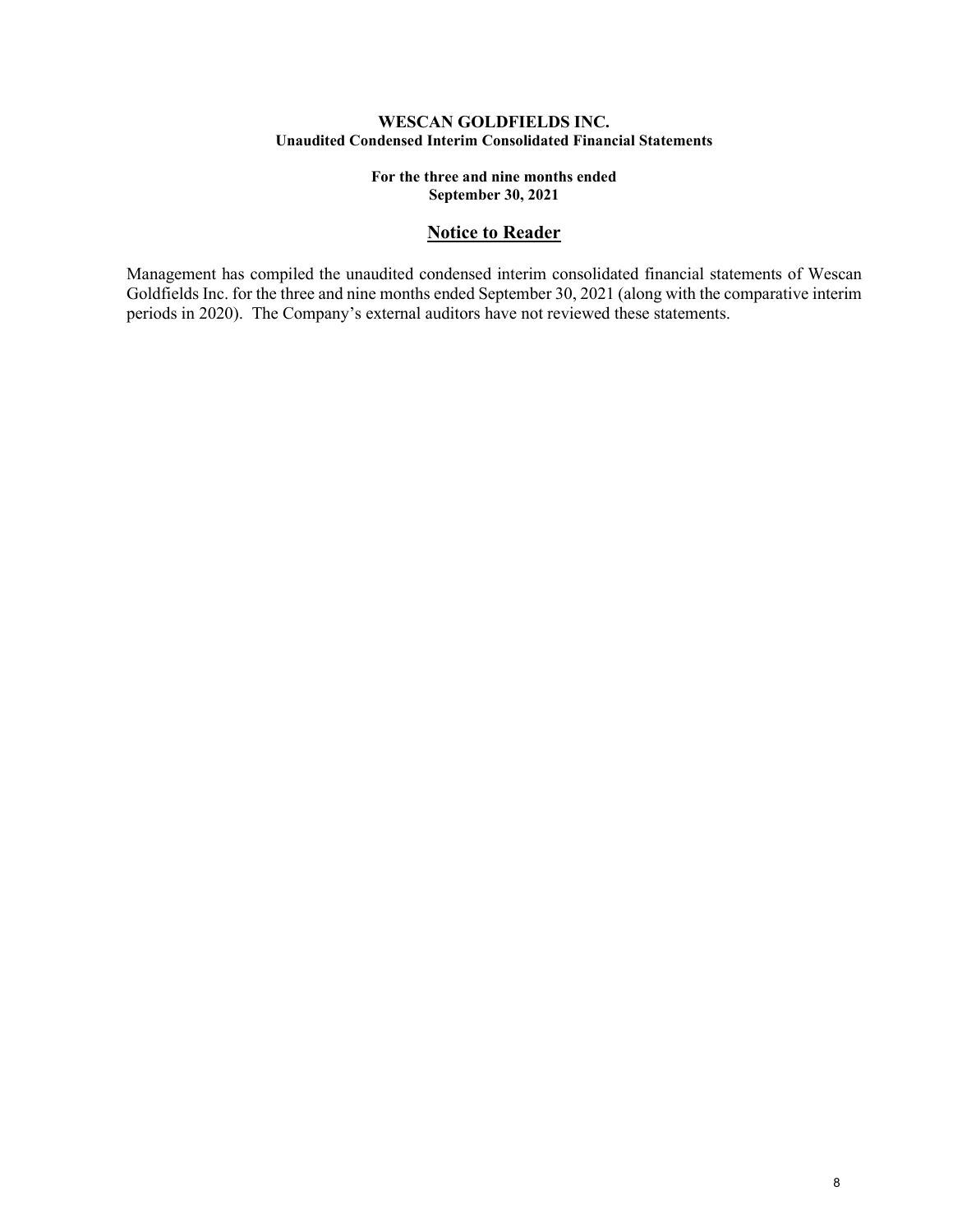# **Wescan Goldfields Inc. Consolidated Statements of Financial Position**

|                                             | (In Canadian dollars) |                |      |                      |  |  |
|---------------------------------------------|-----------------------|----------------|------|----------------------|--|--|
|                                             | September 30,<br>2021 |                |      | December 31,<br>2020 |  |  |
|                                             |                       |                |      |                      |  |  |
| <b>Assets</b>                               |                       |                |      |                      |  |  |
| Current assets:                             |                       |                |      |                      |  |  |
| Cash and cash equivalents                   | \$                    | 5,755          | \$   | 61,340               |  |  |
| Receivables                                 |                       | 252            |      | 353                  |  |  |
| Prepaids                                    |                       | 2,608          |      |                      |  |  |
|                                             |                       | 8,615          |      | 61,693               |  |  |
| Property and equipment                      |                       | 1,663          |      | 1,958                |  |  |
|                                             | <sup>\$</sup>         | 10,278         | \$   | 63,651               |  |  |
| <b>Liabilities and Shareholders' Equity</b> |                       |                |      |                      |  |  |
| Current liabilities:                        |                       |                |      |                      |  |  |
| Payables and accrued liabilities            | $\$$                  | 11,707         | $\$$ | 17,360               |  |  |
|                                             |                       | 11,707         |      | 17,360               |  |  |
| Environmental rehabilitation provision      |                       | 75,520         |      | 75,520               |  |  |
| Shareholders' equity:                       |                       |                |      |                      |  |  |
| Share capital                               |                       | 20,687,794     |      | 20,687,794           |  |  |
| Contributed surplus                         |                       | 2,523,455      |      | 2,523,455            |  |  |
| Deficit                                     |                       | (23, 288, 198) |      | (23, 240, 478)       |  |  |
|                                             |                       | (76, 949)      |      | (29, 229)            |  |  |
|                                             | $\mathbb{S}$          | 10,278         | \$   | 63,651               |  |  |

Going concern (note 3)

See accompanying notes to consolidated financial statements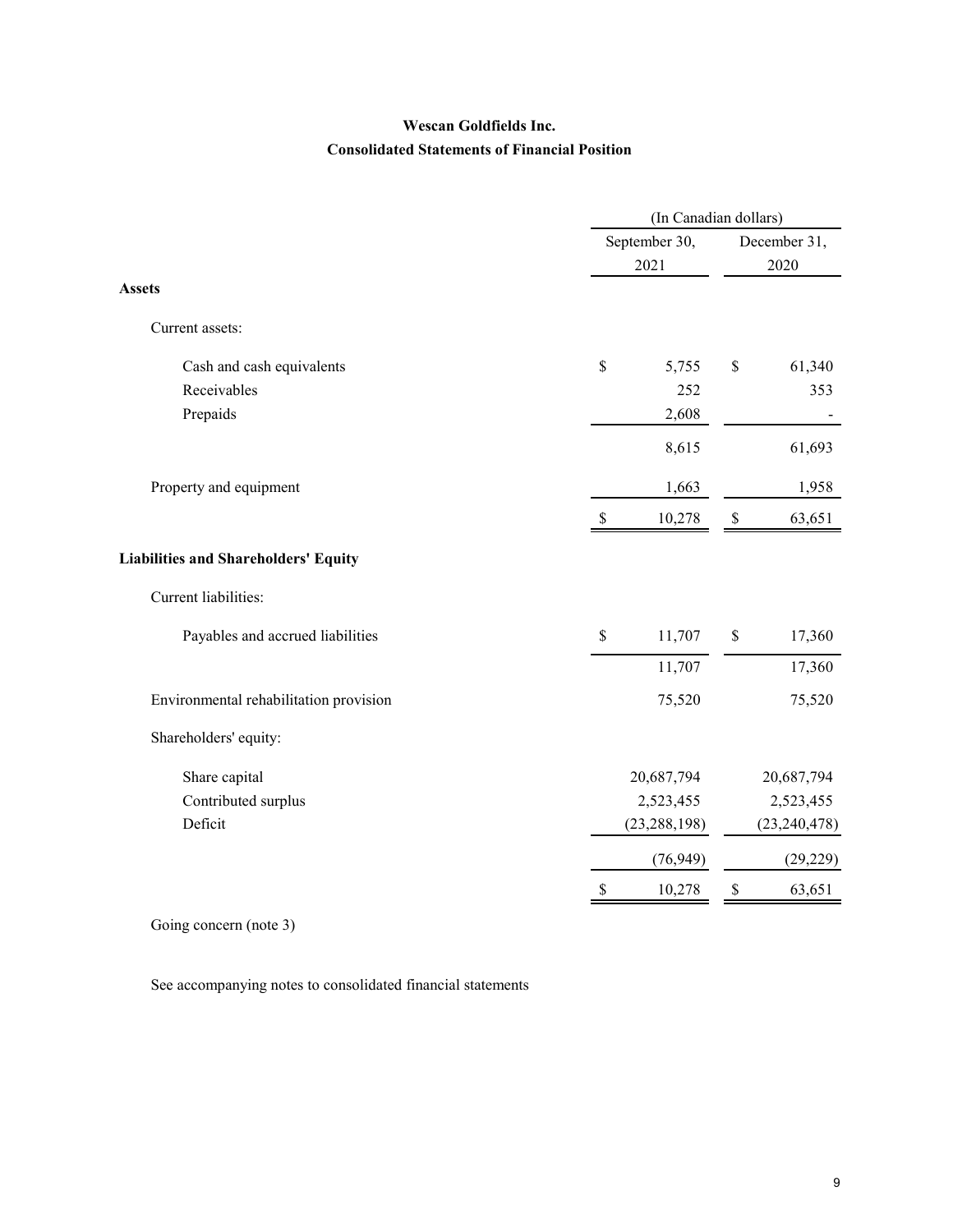#### **Wescan Goldfields Inc.**

### **Condensed Interim Consolidated Statements of Loss and Comprehensive Loss**

(unaudited)

|                                               | (In Canadian dollars)<br>Three Months Ended |            |    |            | (In Canadian dollars)<br>Nine Months Ended<br>September 30, |            |             |            |
|-----------------------------------------------|---------------------------------------------|------------|----|------------|-------------------------------------------------------------|------------|-------------|------------|
|                                               |                                             |            |    |            |                                                             |            |             |            |
|                                               | September 30,                               |            |    |            |                                                             |            |             |            |
|                                               |                                             | 2021       |    | 2020       |                                                             | 2021       |             | 2020       |
| <b>Income</b>                                 |                                             |            |    |            |                                                             |            |             |            |
| Interest and other                            | \$                                          |            | \$ |            | \$                                                          |            | \$          | 11         |
| <b>Expenses</b>                               |                                             |            |    |            |                                                             |            |             |            |
| Exploration and evaluation (note 7)           |                                             |            |    |            |                                                             |            |             | 200        |
| Administration                                |                                             | 10,237     |    | 7,268      |                                                             | 47,720     |             | 43,569     |
| Corporate development                         |                                             |            |    |            |                                                             |            |             | 536        |
|                                               |                                             | 10,237     |    | 7,268      |                                                             | 47,720     |             | 44,305     |
| Net loss and comprehensive loss               |                                             | (10, 237)  | S  | (7,268)    | \$                                                          | (47, 720)  | $\mathbf S$ | (44, 294)  |
| Net loss and comprehensive loss per share     |                                             |            |    |            |                                                             |            |             |            |
| Basic and diluted                             | \$                                          | (0.00)     | \$ | (0.00)     | \$                                                          | (0.00)     | $\mathbb S$ | (0.00)     |
| Weighted average number of shares outstanding |                                             | 45,084,320 |    | 45,084,320 |                                                             | 45,084,320 |             | 45,084,320 |

See accompanying notes to consolidated financial statements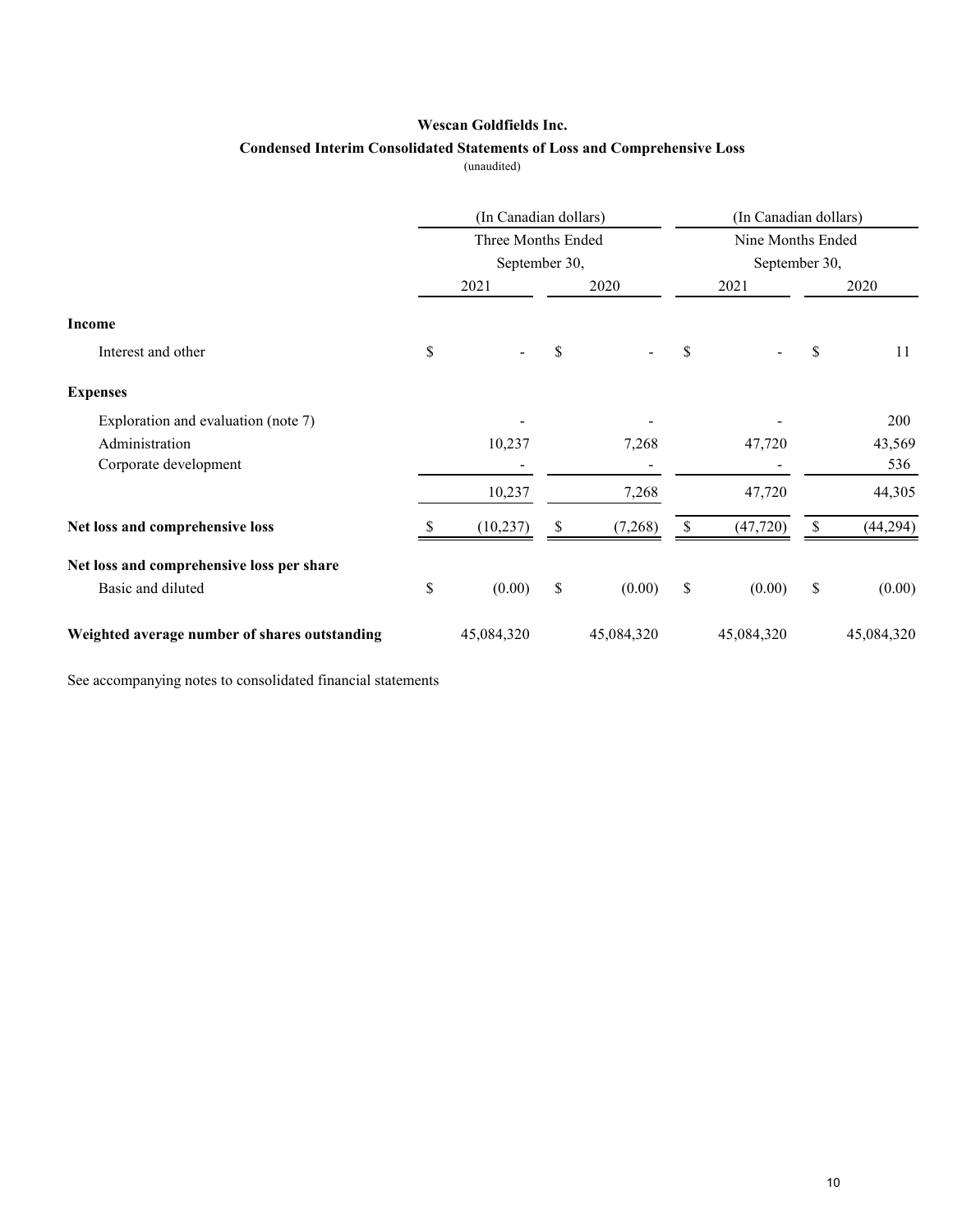### **Wescan Goldfields Inc.**

### **Condensed Interim Consolidated Statements of Cash Flows**

(unaudited)

|                                                             | (In Canadian dollars)<br>Nine Months Ended<br>September 30, |           |      |           |  |
|-------------------------------------------------------------|-------------------------------------------------------------|-----------|------|-----------|--|
|                                                             |                                                             | 2021      |      | 2020      |  |
| Cash provided by (used in):<br><b>Operations:</b>           |                                                             |           |      |           |  |
|                                                             |                                                             |           |      |           |  |
| Net loss and comprehensive loss                             | \$                                                          | (47, 720) | $\$$ | (44,294)  |  |
| Non-cash items:                                             |                                                             |           |      |           |  |
| Amortization                                                |                                                             | 295       |      | 368       |  |
| Net change in non-cash operating working capital items:     |                                                             |           |      |           |  |
| Receivables                                                 |                                                             | 101       |      | 1,954     |  |
| Prepaids                                                    |                                                             | (2,608)   |      | (1,146)   |  |
| Payables and accrued liabilities                            |                                                             | (5,653)   |      | (2,124)   |  |
|                                                             |                                                             | (55, 585) |      | (45, 242) |  |
| Decrease in cash position                                   |                                                             | (55, 585) |      | (45,242)  |  |
| Cash and cash equivalents, beginning of period              |                                                             | 61,340    |      | 115,320   |  |
| Cash and cash equivalents, end of period                    | S                                                           | 5,755     | \$   | 70,078    |  |
| Cash and cash equivalents consists of:                      |                                                             |           |      |           |  |
| Cash                                                        | \$                                                          | 5,755     | \$   | 70,078    |  |
|                                                             | \$                                                          | 5,755     | \$   | 70,078    |  |
| See accompanying notes to consolidated financial statements |                                                             |           |      |           |  |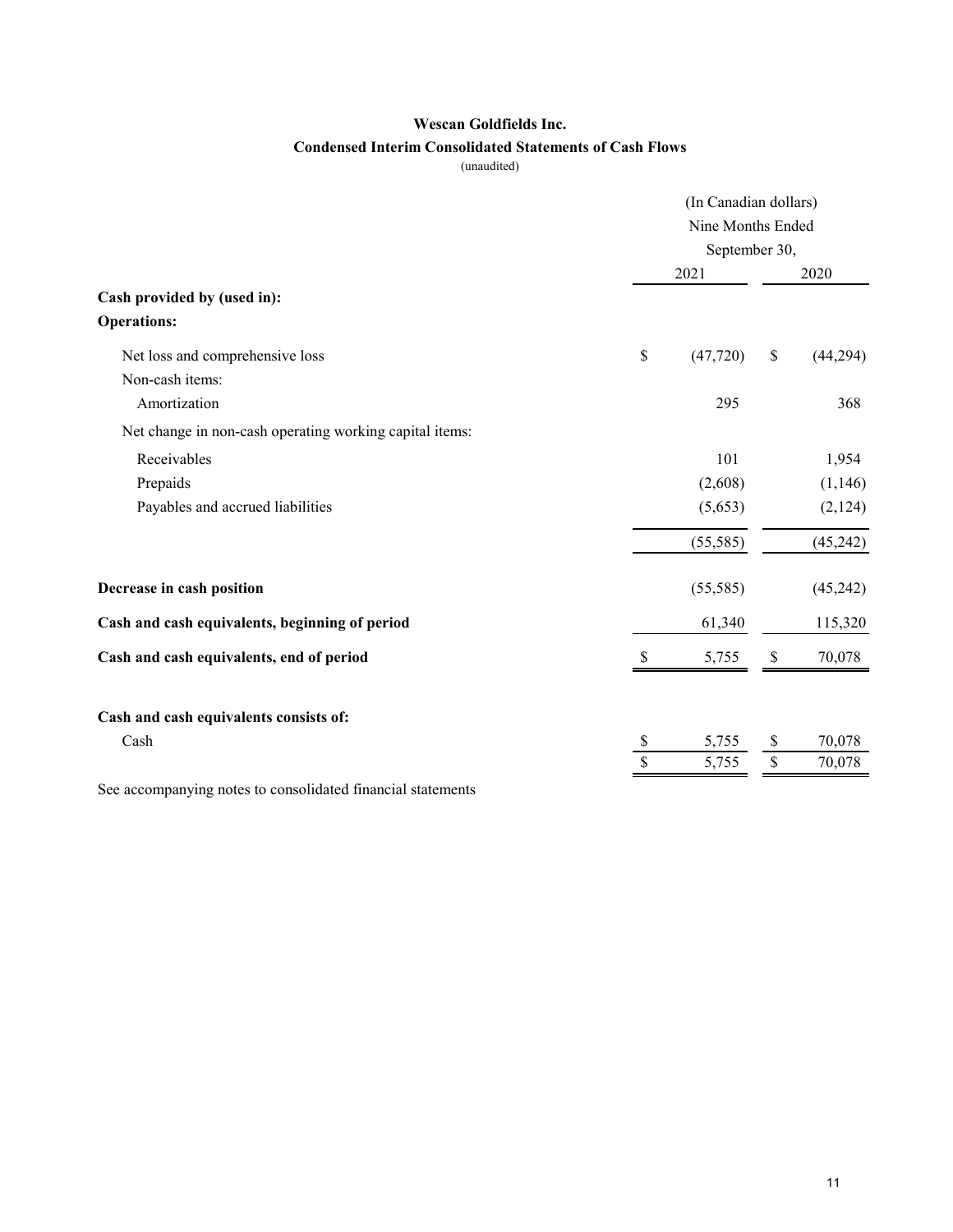# **Wescan Goldfields Inc.**

### **Condensed Interim Consolidated Statements of Changes in Equity**

(unaudited)

|                                      | (In Canadian dollars) |                |               |                |               |                |  |  |
|--------------------------------------|-----------------------|----------------|---------------|----------------|---------------|----------------|--|--|
|                                      |                       | Year Ended     |               |                |               |                |  |  |
|                                      | September 30,         |                |               |                |               | December 31,   |  |  |
|                                      | 2021                  |                | 2020          |                | 2020          |                |  |  |
| Share capital (note 8)               |                       |                |               |                |               |                |  |  |
| Balance, beginning of period         | \$                    | 20,687,794     | \$            | 20,687,794     | <sup>\$</sup> | 20,687,794     |  |  |
| Shares issued (net of costs)         |                       |                |               |                |               |                |  |  |
| Balance, end of period               |                       | 20,687,794     | <sup>\$</sup> | 20,687,794     | \$            | 20,687,794     |  |  |
| <b>Contributed surplus</b>           |                       |                |               |                |               |                |  |  |
| Balance, beginning of period         | \$                    | 2,523,455      | \$            | 2,523,455      | \$            | 2,523,455      |  |  |
| Share-based payments                 |                       |                |               |                |               |                |  |  |
| Balance, end of period               |                       | 2,523,455      | \$            | 2,523,455      | \$            | 2,523,455      |  |  |
| <b>Equity (Deficit)</b>              |                       |                |               |                |               |                |  |  |
| Balance, beginning of period         | \$                    | (23, 240, 478) | \$            | (23, 181, 922) | \$            | (23, 181, 922) |  |  |
| Net and comprehensive loss           |                       | (47, 720)      |               | (44,294)       |               | (58, 556)      |  |  |
| Balance, end of period               |                       | (23, 288, 198) | \$            | (23, 226, 216) |               | (23, 240, 478) |  |  |
| Total shareholders' equity (deficit) | \$                    | (76, 949)      | \$            | (14, 967)      | \$            | (29, 229)      |  |  |

See accompanying notes to consolidated financial statements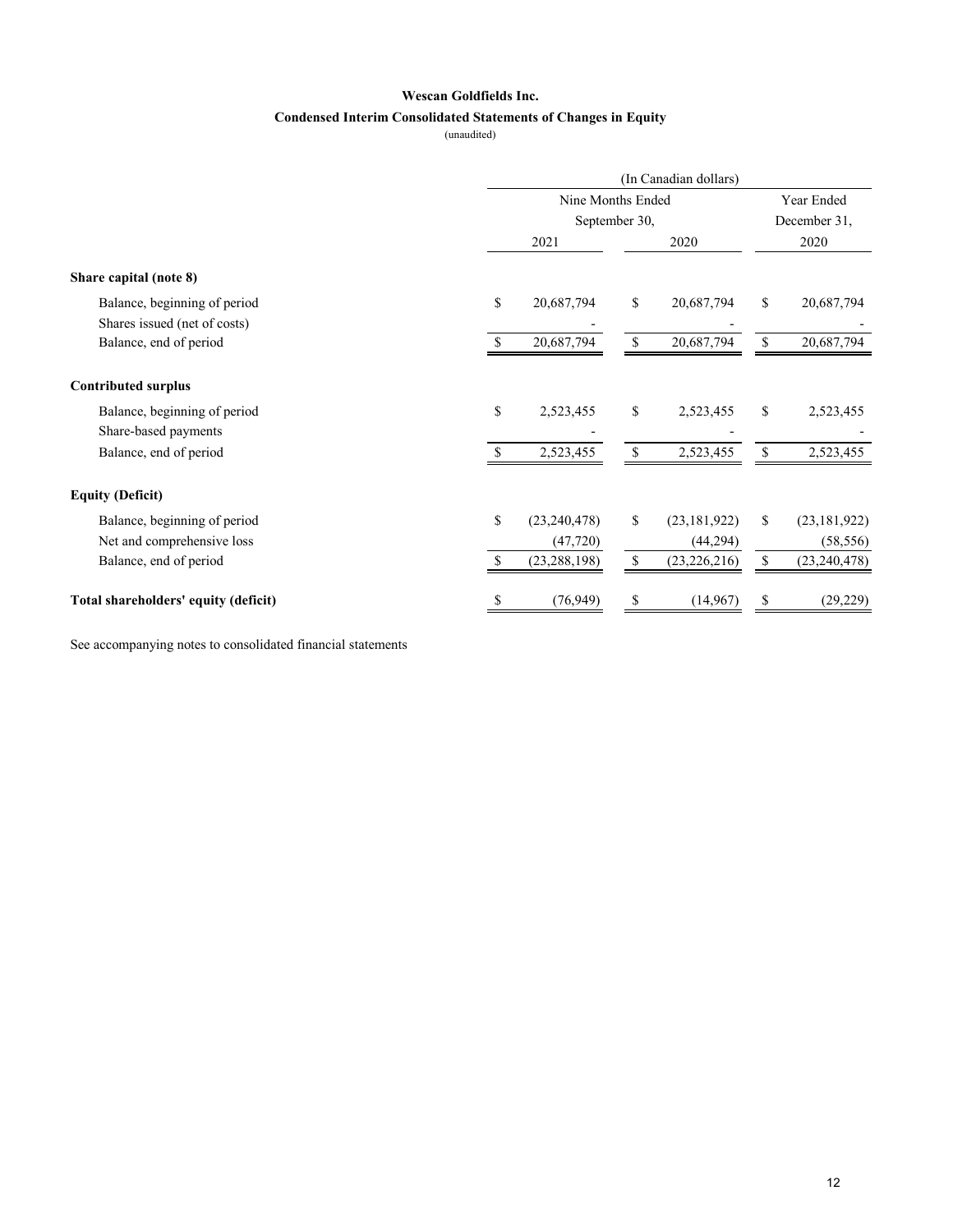# **WESCAN GOLDFIELDS INC.**

Notes to the Condensed Interim Consolidated Financial Statements For the three and nine months ended September 30, 2021 (In Canadian dollars)

#### **1. Corporate information**

Wescan Goldfields Inc. was originally incorporated as Shore Resources Inc. under the *Business Corporations Act of Alberta* on January 17, 2003 and by amended articles dated April 2, 2004 changed its name to Wescan Goldfields Inc. ("Wescan" or the "Company"). Substantially all of the Company's efforts are directed to the exploration and future development of its current exploration properties. Wescan is located at  $600 - 224$  4<sup>th</sup> Avenue South, Saskatoon, Saskatchewan, Canada, S7K 5M5.

#### **2. Basis of preparation**

The condensed interim consolidated financial statements of Wescan for the three and nine months ended September 30, 2021 were authorized for issue by the Company's Audit Committee on November 25, 2021. These financial statements have been prepared in accordance with International Accounting Standard ("IAS") 34 *Interim Financial Reporting* and do not include all of the information required for full annual financial statements. The Company's financial statements have been prepared on a historical cost basis, except as disclosed, using the Company's functional currency of Canadian dollars.

#### **3. Going Concern**

These financial statements are prepared on the assumption that the Company will continue as a going concern and realize its assets and discharge its liabilities and commitments in the normal course of business. Management is aware, in making its going concern assessment, of material uncertainties related to events and conditions that cast significant doubt upon the Company's ability to continue as a going concern. As at September 30, 2021, the Company had a working capital deficit of \$3,092. Given that cash flows from operations are negative, the ability of the Company to continue as a going concern and fund general and administrative expenses in an orderly manner will require further equity issues or other forms of financings in 2021 and beyond. In March 2020, the World Health Organization declared a global pandemic related to the novel coronavirus known as COVID-19. The duration and magnitude of the impact on the economy and equity markets are not known at this time. An extended disruption to equity markets may affect the Company's ability to obtain additional financing. There is no assurance that the Company will be successful in obtaining required financing on terms acceptable to the Company and when needed or at all. Failure to obtain additional financing on a timely basis may cause the Company to postpone exploration and/or evaluation plans, forfeit rights in its properties or reduce or terminate its operations.

These financial statements do not include any adjustments to carrying values and classification of asset amounts and liabilities, reported expenses and the statement of financial position classifications used, that would be necessary if the going concern assumption were not appropriate.

#### **4. Summary of significant accounting policies**

The accounting policies applied by the Company in these condensed interim consolidated financial statements are the same as those disclosed in Note 4 of the Company's consolidated financial statements for the year ended December 31, 2020. Accordingly, the condensed interim consolidated financial statements should be read in conjunction with the consolidated financial statements for the year ended December 31, 2020.

#### **5. Use of estimates and judgment**

In preparing these condensed interim consolidated financial statements, the significant judgments made by management applying the Company's accounting policies and the key sources of estimation uncertainty are the same as those disclosed in note 5 of the Company's consolidated financial statements for the year ended December 31, 2020. In particular, the significant areas of estimation uncertainty considered by management in preparing the consolidated financial statements are: reserve and resource estimation, environmental rehabilitation provisions and share-based payment transactions.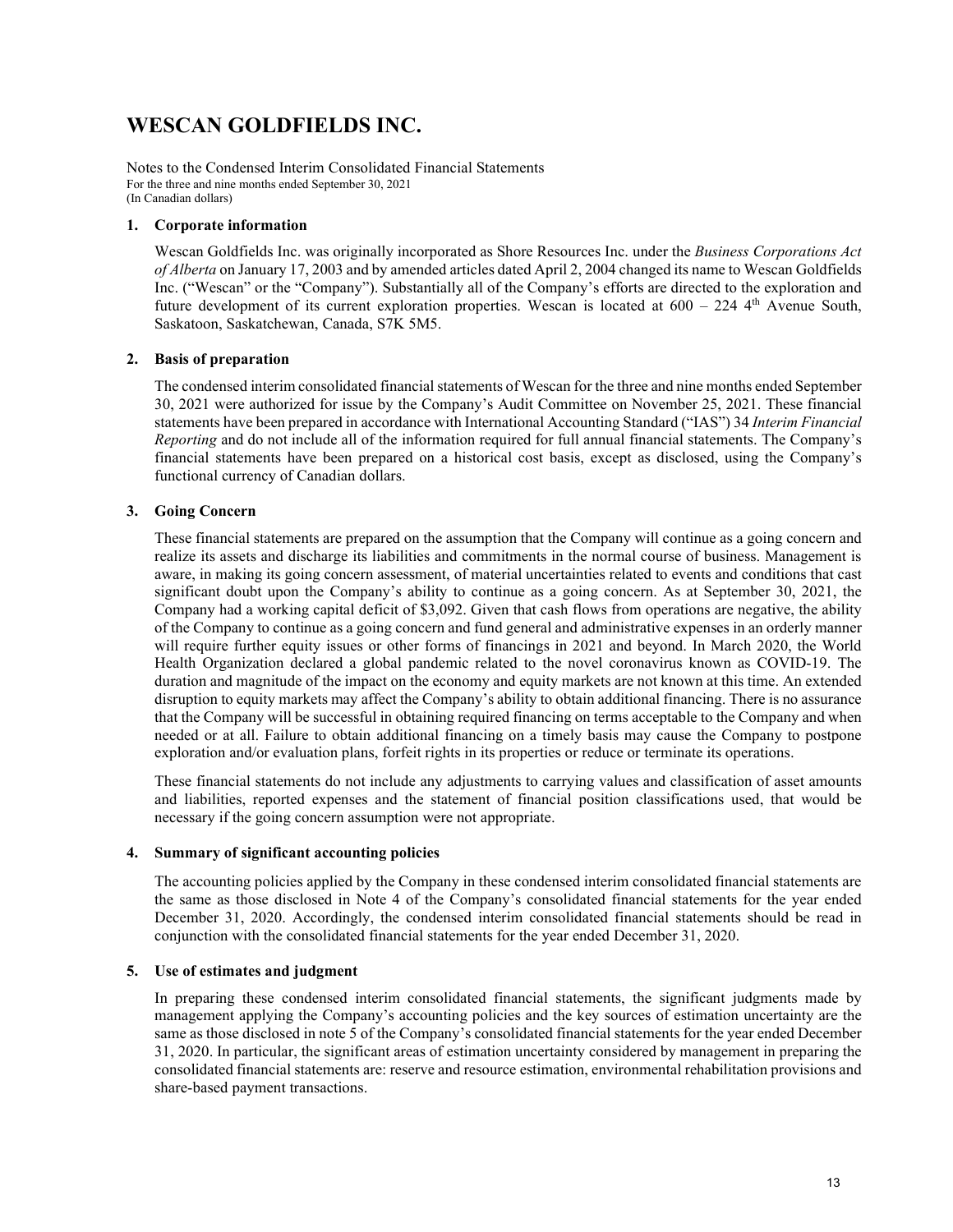#### **6. IFRS standards, amendments and interpretations**

#### (a) IFRS standards issued but not yet effective

#### IAS 16 – Property, Plant and Equipment

On May 14, 2020, the IASB issued an amendment to IAS 16 Property, Plant and Equipment to prohibit deducting from the cost of an item of property, plant and equipment, any proceeds from selling items produced while bringing the asset to the location and condition necessary for it to be capable of operating in the manner intended by management. The proceeds from selling such items, and the cost of producing those items are to be recognized in profit and loss. The amendments are effective for annual periods beginning on or after January 1, 2022 with early adoption permitted. The amendment is to be applied retrospectively only to items of property, plant and equipment that are brought to the location and in a condition necessary for them to be capable of operating in the manner intended by management on or after the earliest period presented in the financial statements in the year in which the amendments are first applied. The Company is currently assessing the financial impact of the amendment and expects to apply the amendment at the effective date.

#### IAS 37 – Provisions, Contingent Liabilities and Contingent Assets

On May 14, 2020, the IASB issued an amendment to IAS 37 Provisions, Contingent Liabilities and Contingent Assets to specify which costs an entity includes in determining the cost of fulfilling a contract for the purpose of assessing whether the contract is onerous. The amendment specifies that the cost of fulfilling a contract comprises the costs that relate directly to the contract. Costs that relate directly to the contract can either be incremental costs of fulfilling the contract or an allocation of other costs that relate directly to fulfilling contracts. The amendments are effective for contracts for which the Company has not yet fulfilled all its obligations on or after January 1, 2022 with early adoption permitted. The Company is currently assessing the financial impact of the amendment and expects to apply the amendment at the effective date.

At the date of authorization of these consolidated financial statements, there are no other IFRSs or IFRIC interpretations that have been issued and are not yet effective that are expected to have a material impact on the Company.

#### **7. Exploration and evaluation expenses**

The Company is assessing options for future work on its portfolio of gold properties. During the nine months ended September 30, 2021, the Company did not incur exploration and evaluation expenditures (2020 – \$200). Due to the global COVID-19 pandemic, during 2020 the Government of Saskatchewan waived expenditure requirements for the current term and subsequent twelve months for active mineral claims and leases. As a result, the Company is not required to incur expenditures on certain of the Company's mineral properties during 2021 to keep certain claims in good standing.

#### **8. Share capital and reserves**

The authorized share capital of the Company consists of an unlimited number of common shares. As at September 30, 2021 the Company had 45,084,320 shares outstanding (December 31, 2020 – 45,084,320). No common shares were issued during the nine months ended September 30, 2021 and September 30, 2020.

#### Nature and purpose of reserves

#### *Warrant reserve*

On certain issues of common shares, the Company has issued warrants entitling the holder to acquire additional common shares of the Company. The warrant reserve is used to recognize the fair value of outstanding warrants. If the warrant is exercised or expires the fair value is transferred to share capital or contributed surplus, respectively. During the nine months ended September 30, 2021 and September 30, 2020 no warrants were issued or expired.

#### *Contributed surplus*

Contributed surplus is used to recognize the fair value of equity-settled share-based payment transactions. The fair value of these securities is added to contributed surplus over the vesting period of the securities. Upon exercise, the corresponding fair value related to the security is removed from contributed surplus and added to share capital. Should the security go unexercised, the fair value will remain in contributed surplus. The fair value of warrants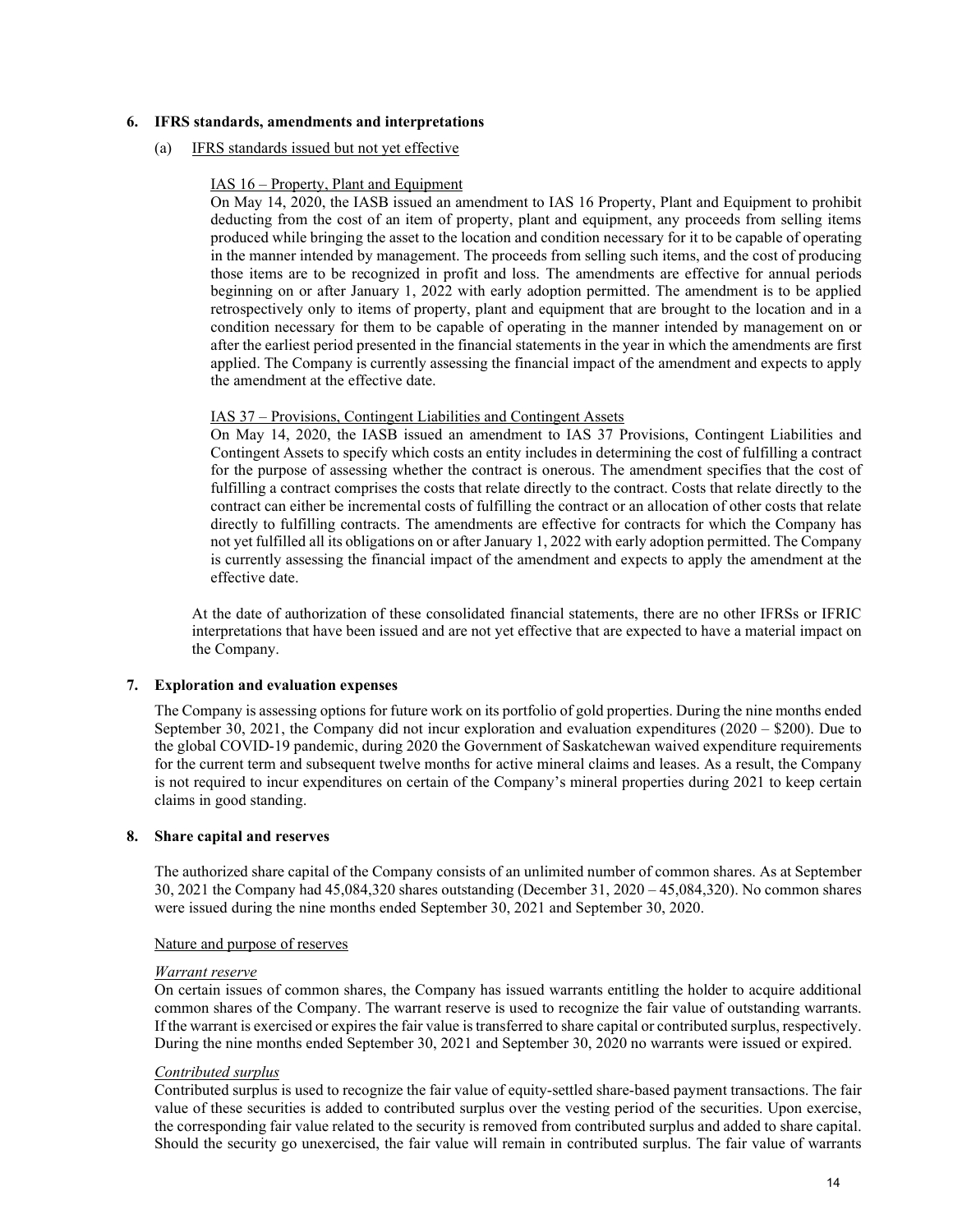and broker warrants related to securities that go unexercised is transferred out of the respective reserves into contributed surplus in the year of expiry.

#### **9. Share-based payments**

The Company has established a share option plan, as approved by the shareholders, whereby each option may be granted to directors, officers, employees and service providers to purchase one common share of the Company. Options granted have an exercise price of not less than the closing price quoted on the TSX Venture exchange for the common shares of the Company on the trading day prior to the date on which the options were granted. Certain options vest immediately while others vest up to twenty-four months after grant date and all options granted under the plan expire five years from the date of the grant of the options. All options are to be settled by physical delivery of shares. During the nine months ended September 30, 2021 no options were issued or expired.

At September 30, 2021, total options outstanding were 4,190,000 (2020 – 4,190,000 at a weighted average exercise price of \$0.06 (2020 – \$0.06). Options outstanding at September 30, 2021 have exercise prices that range from \$0.05 to \$0.08 (2020 – \$0.05 to \$0.08) and a weighted average contractual life of 1.3 years (2020 – 1.6 years). During 2021, the Company extended the expiry date of an aggregate of 2,100,000 stock options (collectively, the "Options") issued during the month of May 2016 with exercise prices of \$0.05 per option share, to the date that is seven years from grant date of the Options. As a result, as at September 30, 2021, the Company's outstanding options expire between the dates of May 2022 and June 2023.

#### **10. Related party transactions**

#### Related party transactions with key management personnel

Key management personnel are persons responsible for planning, directing, and controlling the activities of an entity, and include executive and non-executive directors. The Company pays certain of its key management personnel through companies owned by certain executive officers and directors. Those companies are as follows:

MacNeill Brothers Oil and Gas Ltd.

During the nine months ended September 30, 2021, key management personnel waived their management and consulting fees. Total compensation paid to key management personnel, including amounts paid or payable to related parties owned by key management personnel, executive officers and directors, was \$0 (2020 - \$0).

#### **11. Financial instruments**

Fair values have been determined for measurement and/or disclosure purposes based on the fair value hierarchy for financial instruments that require fair value measurement after initial recognition. The classification of each financial instrument is described in note 4 of the December 31, 2020 consolidated financial statements.

The carrying amounts for cash and cash equivalents, receivables, and payables and accrued liabilities approximate their fair value due to the short-term nature of these instruments. These financial instruments are carried at amortized costs.

The Company does not have any financial instruments measured at fair value.

#### Risk management

Certain financial instruments are exposed to the following financial risks:

#### (a) Credit risk

Credit risk is the risk of an unexpected loss by the Company if a customer or third-party to a financial instrument fails to meet its contractual obligations. The Company's financial instruments that may have credit risk consist primarily of cash and cash equivalents and receivables. The Company's cash and cash equivalents are held by a financial institution with an A (low) credit rating. The Company may invest excess cash, if any, in guaranteed investment certificates until it is required. The Company's receivables are mainly comprised of GST receivable and therefore credit risk is minimal. The Company has gross credit exposure at September 30, 2021 relating to cash and cash equivalents and receivables of \$6,007 (December 31, 2020 - \$61,693).

#### (b) Liquidity risk

Liquidity risk is the risk that the Company will not be able to meet its financial obligations as they fall due.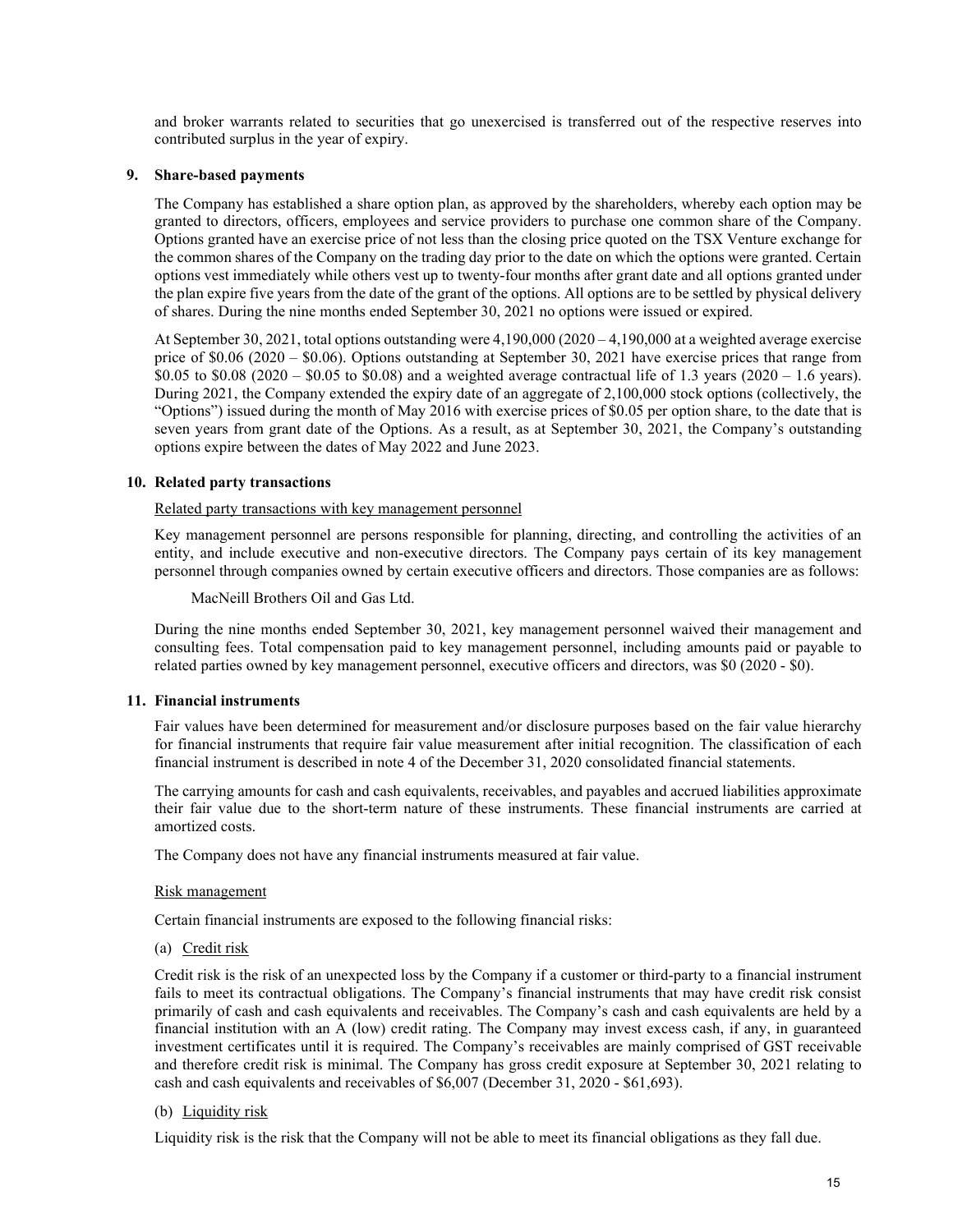As at September 30, 2021, the Company is committed to current liabilities of \$11,707, with a working capital deficit of \$3,092. Based on the above, the Company does not have sufficient resources to fund ongoing operational expenses through 2021 and beyond.

The further exploration, evaluation and/or development of exploration and evaluation properties in which the Company holds interests or which the Company acquires may depend upon the Company's ability to obtain financing through equity issues or other forms of financing. Although the Company has been successful in the past in obtaining financing, there can be no assurance that the Company will be able to obtain adequate financing in the future or that the terms of such financing will be favorable. Failure to obtain additional financing on a timely basis may cause the Company to postpone exploration plans, forfeit rights in its properties or reduce or terminate its operations.

#### (c) Market risk

Market risk is the risk that the fair value of a financial instrument will fluctuate because of changes in market prices. Market process are comprised of four types of risk: foreign currency risk, interest rate risk, commodity price risk and equity risk. The Company currently does not have significant exposure to any market risks.